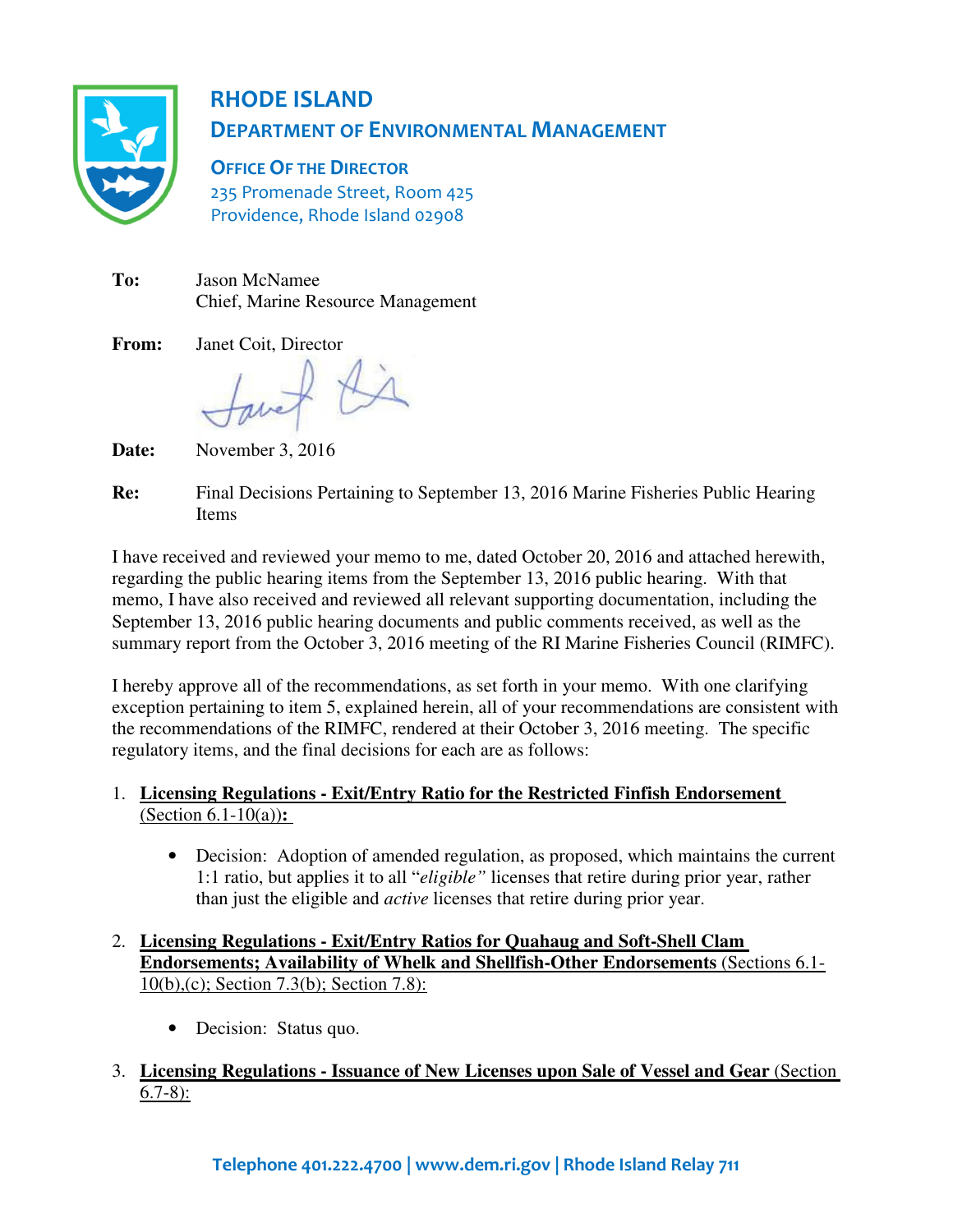• Decision: Adoption of the amended regulation, as proposed, which authorizes the issuance of a new license to a Rhode Island resident who purchases a "*vessel and/or gear"* from a seller who has been actively fishing his/her license and surrenders it to the Department. The new regulation replaces the former provision that required the sale of a "*vessel and gear*."

### 4. **Licensing Regulations – Activity Standards** (Section 6.7-11):

• Decision: Adoption of the amended regulation, as proposed, which requires at least *40 days* of activity during the prior two calendar years to meet the actively fishing and actively participating standards. The new regulation replaces the former provision that required at least *75 days* of activity during the prior two calendar years.

### 5. **Licensing Regulations – Issuance of New Licenses and Operator Permits Under Hardship Conditions** (Section 6.7-9):

• Decision: Adoption of amended regulations pertaining to the issuance of a new licenses and operator permits under hardship conditions, which:

1) Liberalize the actively fishing standard for a hardship, as defined under Subsection 6.7-9(a), by basing it on the activity status of the license holder at the time of hardship, *or on January 1 of the following year*; *or based on activity spanning two consecutive calendar years dating back to 2006*;

2) Extend the timeframe during which a new license may be issued to a family member (RI resident) of an actively fishing license holder who died or became permanently incapacitated to include *the current or next two calendar years*  following the death or establishment of permanent incapacity, or in the event of *death, upon the settlement of probate* (amending Subsection 6.7-9(c)); and

3) Extend the timeframe during which a temporary license or operator permit may be issued to a designated RI resident, upon the death or permanent incapacity of an actively fishing license holder to include *the current or next two calendar years following the death or establishment of permanent incapacity, or in the event of death, upon the settlement of probate* (amending Subsection 6.7-9(d)).

- Comment:
	- $\circ$  Several concerns associated with Section 6.7-9 were raised during the public comment period and the Council's review. One pertained to the appropriateness of maintaining an activity standard as a basis for qualifying for hardship status. Another pertained to the inability to meet the activity standard if a hardship occurs during the second year of a two-year qualifying period. Another pertained to the need to afford adequate time to address licensing issues following the death or permanent incapacity of a license holder. And another pertained to the need for a more liberal application of the activity standard for license holders who die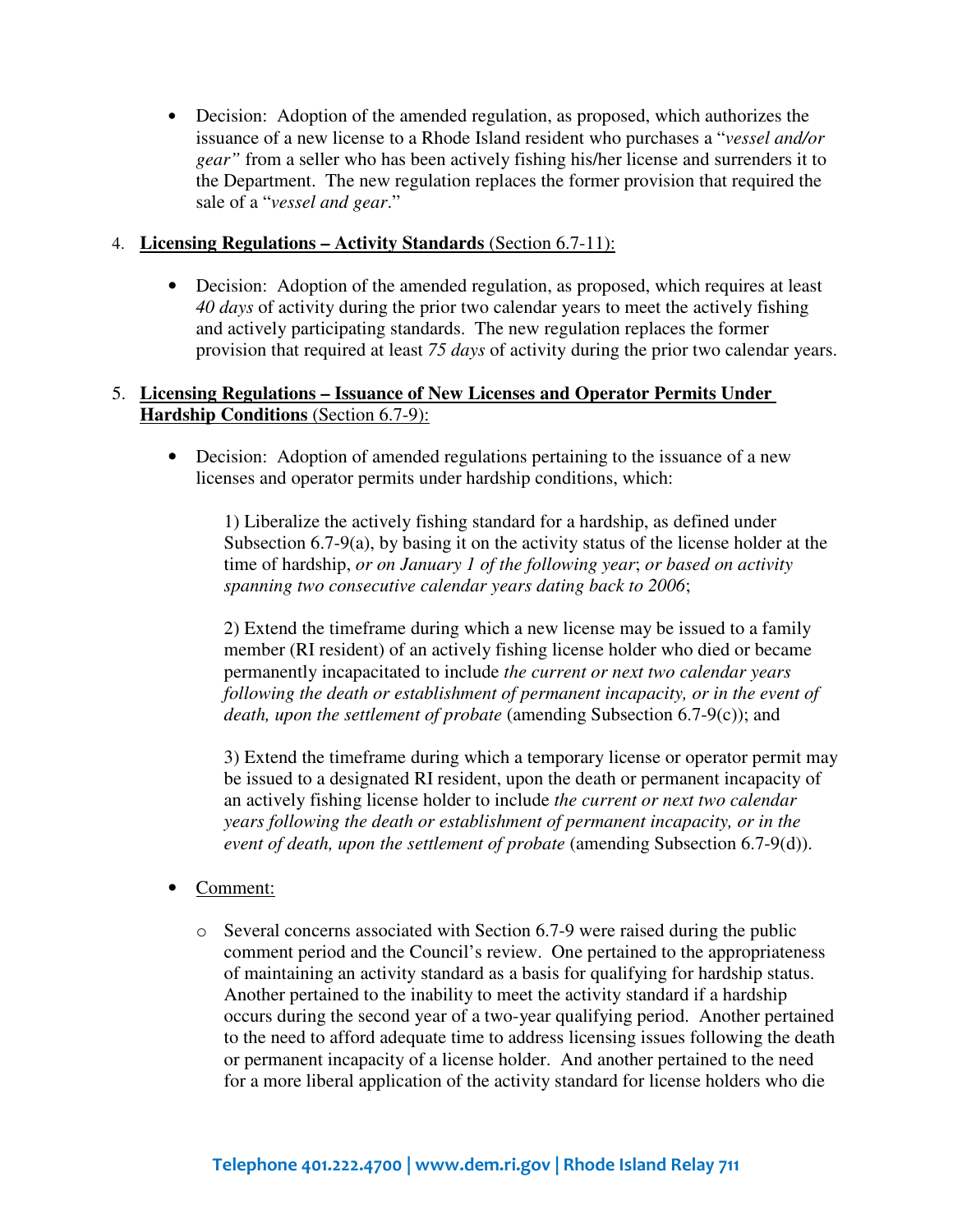or become permanently disabled, and actively fished historically, though not during the two years prior to the onset of the hardship.

- o The Council's preferred recommendation was to delete the activity standard entirely. However, recognizing that the need to maintain consistency with statutory provisions might obviate that recommendation, the Council offered a fallback recommendation, urging adoption of a two-year extension clause.
- $\circ$  Subsequent review of the governing statute namely, RIGL Section 20-2.1-5 -reveals that the activity standard must apply as part of the qualifying criteria for a hardship condition. However, the review also indicates that there is flexibility regarding the timeframe upon which the activity standard may be based. Accordingly, consistent with the Council's and the public's interest in liberalizing the activity standard as it applies to hardship cases under Section 6.7-9, I have decided to adopt the three decision points set forth above, and hereby call upon staff to develop final regulatory language that comports with the three points.

#### 6. **Amendments to RIMFR** *Part 1 – Definitions***:**

• Decision: Adoption of amended regulations, as proposed, which further consolidate all definitions in the marine fisheries regulations under Part 1, clarify several definitions pertaining to licensing, delete some terms not used in regulation, and add some terms that are used in regulation.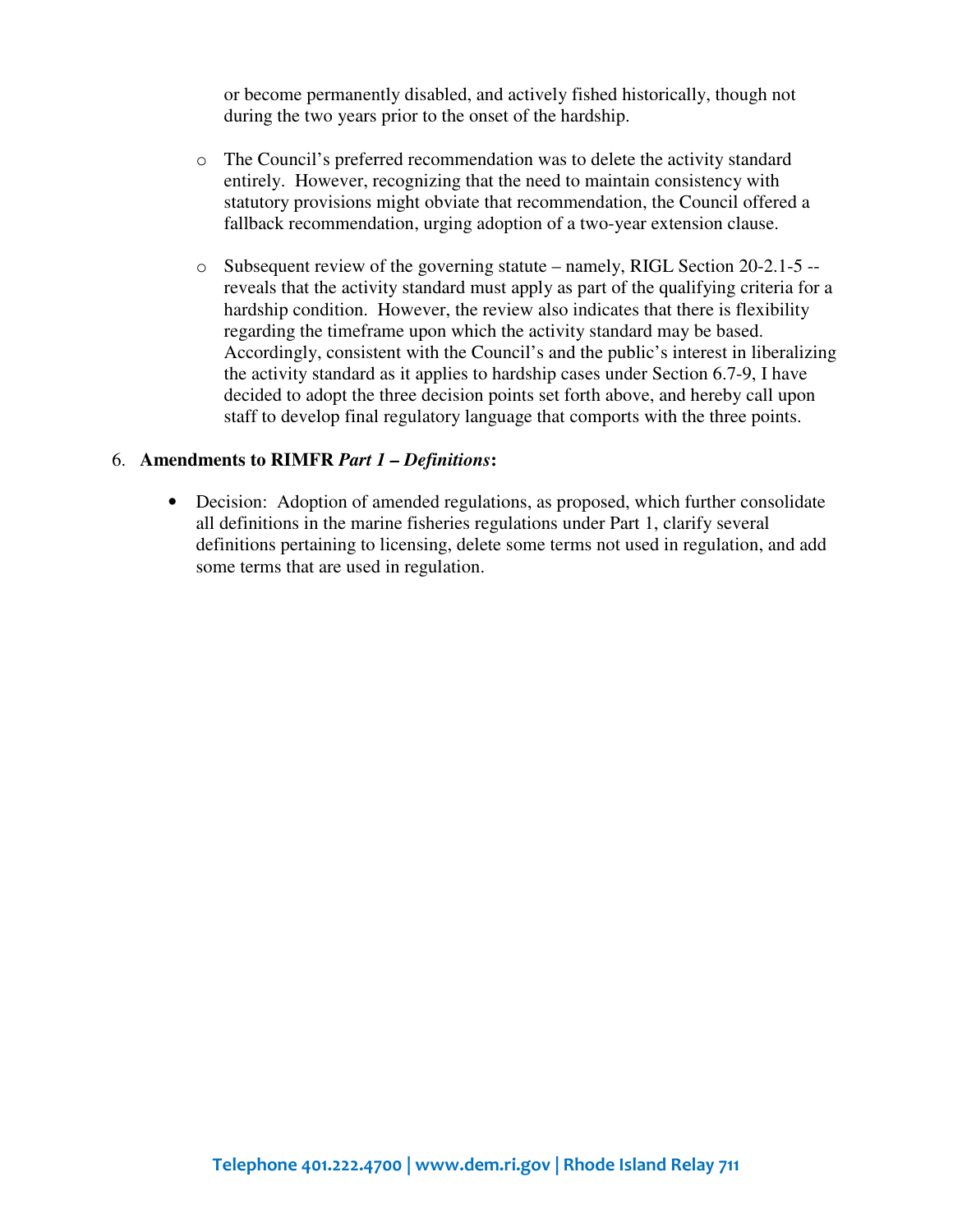

# **RHODE ISLAND DEPARTMENT OF ENVIRONMENTAL MANAGEMENT**

**DIVISION OF FISH & WILDLIFE / MARINE FISHERIES** Three Fort Wetherill Road Jamestown, Rhode Island 02835

## INTER-OFFICE MEMO

- TO: Janet Coit, Director
- FROM: Jason McNamee, Chief
- DATE: October 20, 2016
- SUBJECT: Request for decisions regarding proposed amendments to the RI Marine Fisheries regulations that were the subject of a public hearing conducted on September 19, 2016, and deliberated by the RI Marine Fisheries Council at their meeting on October 3, 2016.

## 1. **Licensing Regulations - Exit/entry ratio for the Restricted Finfish Endorsement:**

- Background: At their meeting on August  $23<sup>rd</sup>$ , the IAC expressed concern about an aging population of active commercial fishermen and the need to promote greater access so as to maintain the commercial fishing industry.
- IAC: Maintain 1:1 ratio, however for *"eligible"* licenses rather than *"active"* licenses as regs currently require. Net result would be 15 new endorsement opportunities rather than 3.
- Options presented at hearing:
	- o Option 1: Status quo Maintain status quo for all endorsement categories.
	- o Option 2: IAC proposal.
- Public comments: 2 comments in support of option 2.
- Council: Motion passed  $7 0$  in favor of option 2.
- Marine Fisheries: Support for option 2. For future analysis, the Division will assure that additional license opportunities are provided based on the fishery the retired license had activity in (e.g., if MPURP License was only active in the quahaug fishery, then offer PEL with quahaug endorsement, not full MPURP license).
- Timing to file: Immediately
- 2. **Licensing Regulations - Exit/entry ratio for all Shellfish endorsements** (i.e., Bay Quahaug; Soft-shell Clam, Whelk, and Shellfish Other endorsements):
	- Background/IAC: Maintain status quo for all shellfish endorsements
		- o Bay Quahaug: 1:1 (results in 39 new endorsements opportunities).
		- o Soft-shell Clam: 5:1 (results in 9 new endorsements opportunities).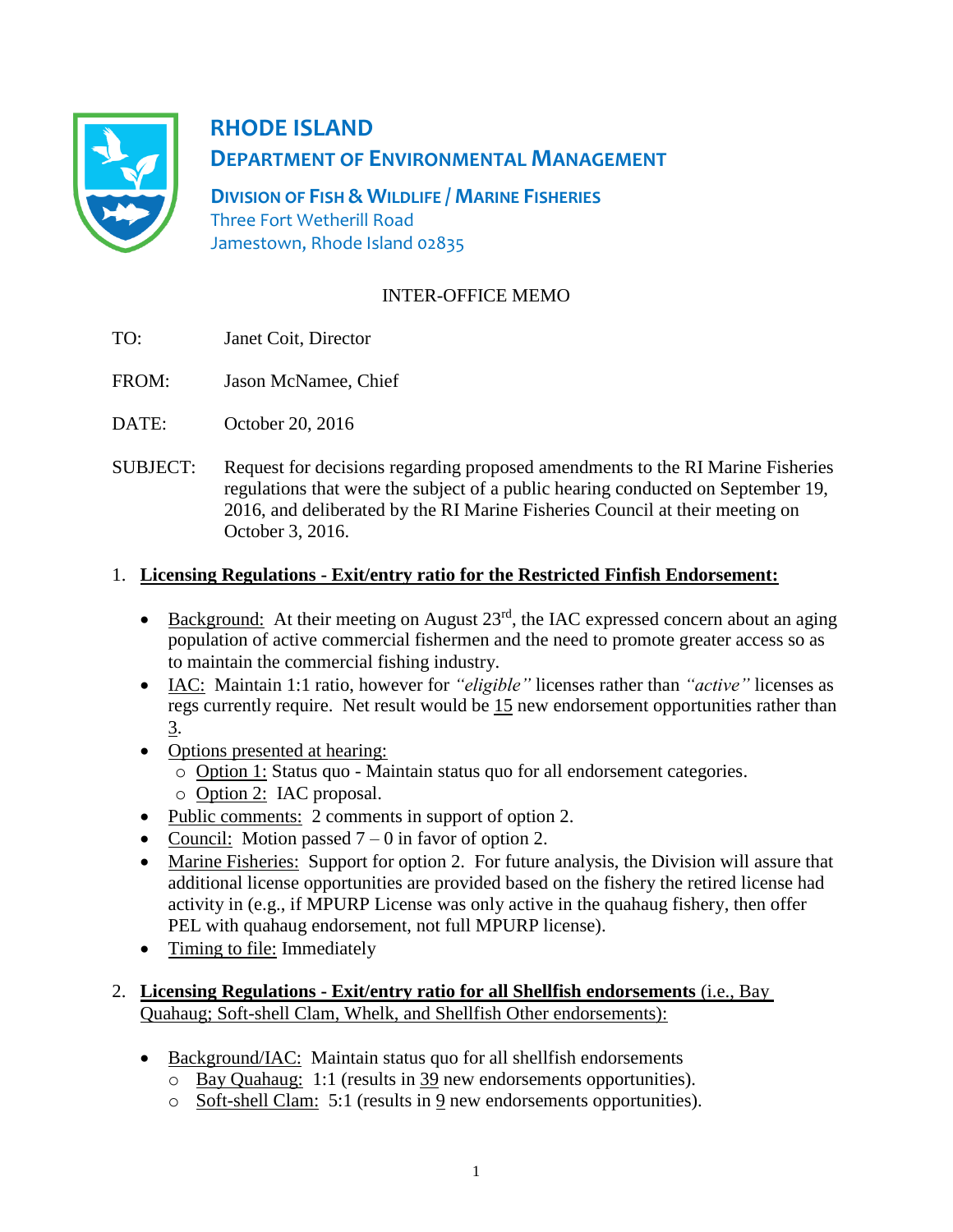- o Whelk: No new Whelk endorsements available; open entry only to PEL or CFL w/Quahaug or SS Clam endorsement
- o Shellfish Other: Open entry
- Options presented at hearing:
	- o Option 1: Status quo Maintain status quo for all endorsement categories.
- Public comments: No comments.
- Council: Motion passed  $7 0$  in favor of option 1 status quo.
- Marine Fisheries: Support for status quo.
- Timing to file: Immediately

#### 3. **Licensing Regulations - Proposed amendments regarding the Issuance of New Licenses upon Sale of Vessel and Gear (section 6.7-8):**

- Background: Proposal initiated from Licensing office.
	- o Proposed clarification of requirements regarding the sale of a fishing business resulting in issuance of a new commercial fishing license.
	- o Currently 75 landings/previous 2 years to meet the activity standard tied to both the commercial fishing license and vessel involved in the sale.
	- o Regulation is vague and results in applicants attempting to conduct a transaction involving a vessel which does not meet the activity standard. Those transactions are denied initially but often end up in the RIDEM Administrative Adjudication Division; RIDEM proposes to make vessel requirement less restrictive to reduce the number of these cases.
	- o New regulation would not require landings history used for activity standard to be linked to the vessel involved in the sale.
	- o Vessel involved in the sale must have been registered and commercially declared with RIDEM during the period used to meet activity standard.
- IAC: Remove all criteria associated with the sale of a business
- Options presented at hearing:
	- o Option 1: Status quo Maintain current language regarding the sale of the business.
	- o Option 2: Noticed language Vessel involved in sale must have been registered and commercially declared during period of use
	- o Option 3: Division proposal to loosen requirement based on recommendation from IAC and consideration of statutory requirements:
		- Division review of statute would appear to not allow for the direct sale of the licenses as it is not a property right; any transaction requires the transfer of gear *or* a vessel with the license (RIGL 20-2.1-4(c))
		- However, the statute  $(20-2.1-5(3)(ii))$  is ambiguous in that the issuance of a new license requires a *vessel and/or gear* as part of the transaction; it does not specifically require a vessel as part of the transaction.
- Public comments:
	- o Town Dock: In support of IAC proposal to remove all criteria.
	- o RIFA: Opposed to option 2.
	- o Oral comments: 4 persons in support of option 3.
- Council: Motion passed  $7 0$  in favor of option 3.
- Marine Fisheries: Support for option 3.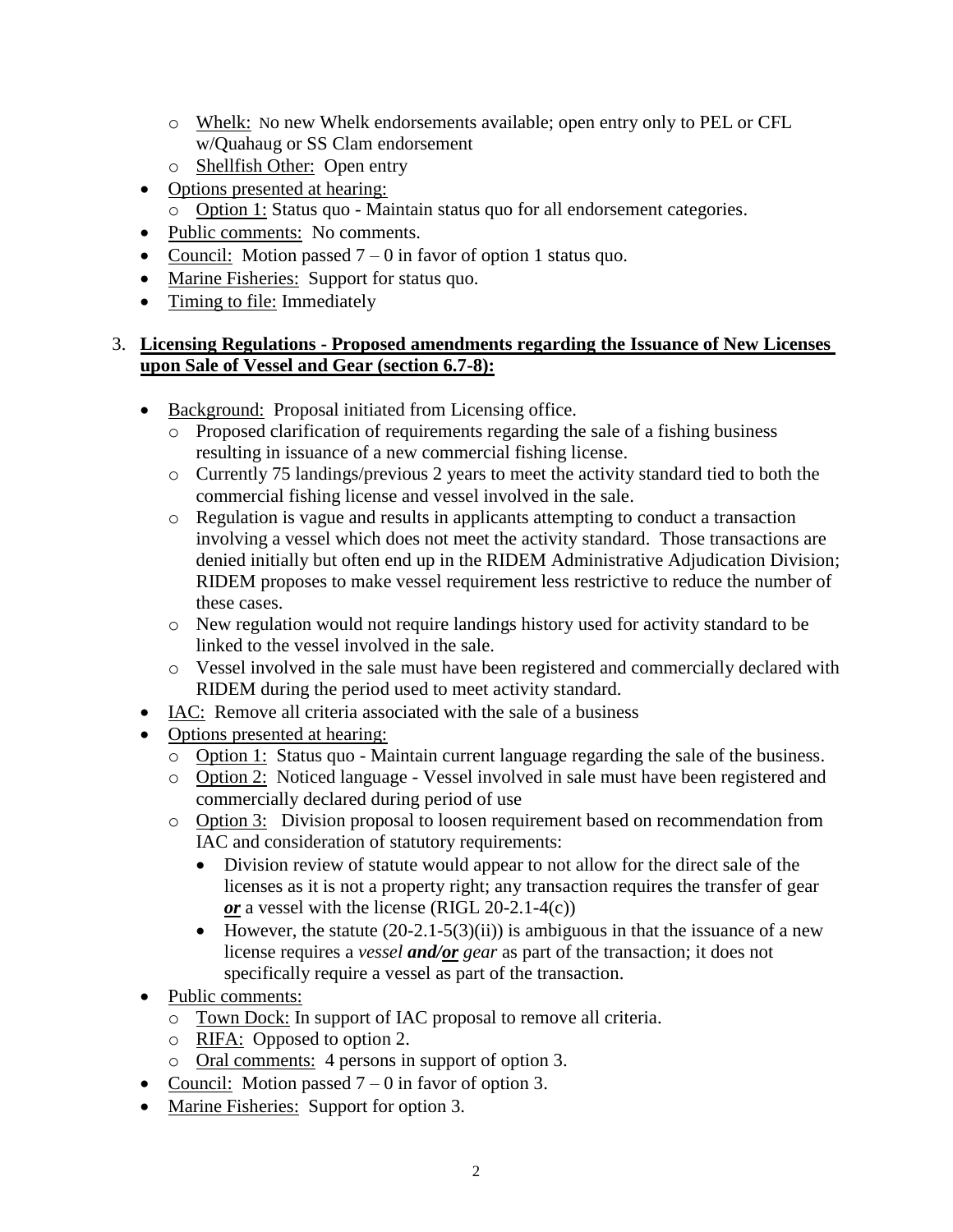• Timing to file: Immediately

### 4. **Licensing Regulations – Proposed liberalization of the Activity Standards** *Activity Fishing* **and** *Actively Participating* **(section 6.7-11)**

- Background: Division proposal to liberalize activity standards in order to improve transfer of license.
- Options presented at hearing:
	- $\circ$  Option 1: Status quo 75 landings/2 years.
	- o Option 2 Division proposal:
		- Actively Fishing (fisherman): (75 **40**) days/2 years.
		- Actively Participating (crew member):  $(75 40)$  days/2 years.
- Option 3 IAC proposal: Remove the activity standard entirely as it applies to sale of business or transfer to family member/crew; but maintain it as it applies to the prioritization for issuance of new licenses.
- Public comments: 4 written comments in support of option 3.
- Council: Motion to recommend adoption of option 3 failed 2 5 (*M. Roderick* and *B. Macintosh* in support). Motion to recommend adoption of option 2 passed 6 – 1 (*M. Roderick* opposed).
- Marine Fisheries: Support for Council recommendation.
- Timing to file: Immediately

## 5. **Licensing Regulations - Issuance of New Licenses and Operator Permits Under Hardship Conditions (section 6.7-9):**

- Background: Council member/IAC proposal to liberalize this restriction in order to provide for greater ease to maintain the license for family/crew member under hardship conditions.
	- o Under current rule, if the license is not renewed during the calendar year when fishing ceased, the licensee is no longer considered to be *"active"* and cannot be renewed.
	- o Proposed amendments would allow license to be issued during the year following establishment of hardship provisions as well as preserve the licenses activity.
- IAC: In the event of hardship issuance of license, allow 2 years from the time of hardship or settlement of probate to re-issue license to family/crew member. The activity standard would not apply in these cases.
- Public comments: 4 oral comments in support of proposal.
- Council: Motion passed  $7 0$  in favor of the proposal. A  $2<sup>nd</sup>$  motion also passed  $7 0$  if legal review determined that some activity need apply.
- Division: Support of Council recommendation.
- Timing to file: Immediately

## 6. **Proposed amendments to RIMFR** *Part 1 – Definitions***:**

- 1. Background: Division proposal to accomplish the following:
	- o Re-location of terms from Licensing regulations to *Part 1 - Definitions* in order to house all terms in a single location.
	- o Proposed clarification of several terms.